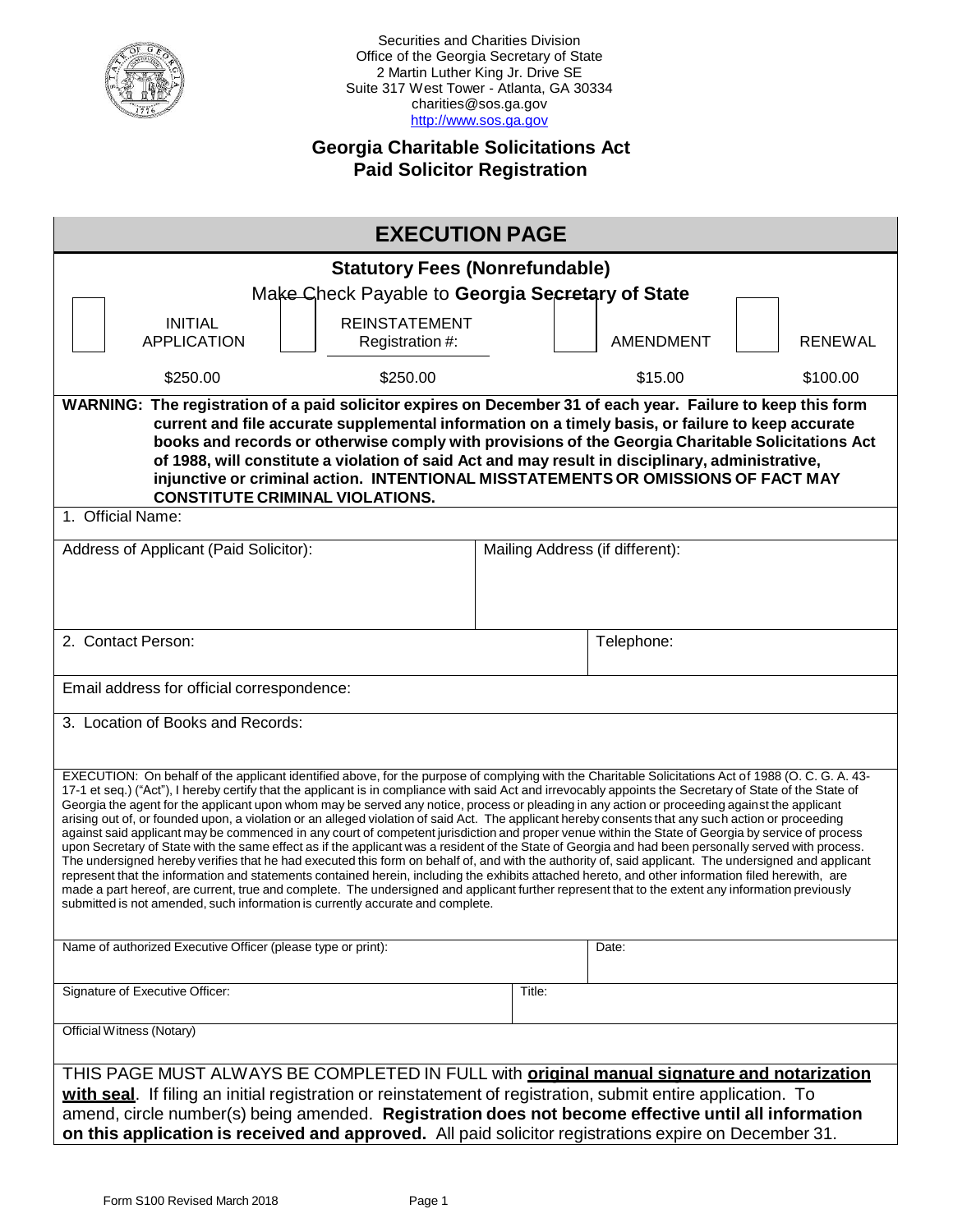|                                                                                                                                                                                                                                            | <b>APPLICANT'S NAME:</b>                                                                                                                              |           |  |           |  |                                                                            |                                  |           |           |                                                                                                             |        |                |  |
|--------------------------------------------------------------------------------------------------------------------------------------------------------------------------------------------------------------------------------------------|-------------------------------------------------------------------------------------------------------------------------------------------------------|-----------|--|-----------|--|----------------------------------------------------------------------------|----------------------------------|-----------|-----------|-------------------------------------------------------------------------------------------------------------|--------|----------------|--|
| To amend, circle numbers being amended and file with a completed execution page (S100 page 1)                                                                                                                                              |                                                                                                                                                       |           |  |           |  |                                                                            |                                  |           |           |                                                                                                             |        |                |  |
| 4. Status of registration in other jurisdictions                                                                                                                                                                                           |                                                                                                                                                       |           |  |           |  |                                                                            |                                  |           |           |                                                                                                             |        |                |  |
| <b>AL</b>                                                                                                                                                                                                                                  | Enter "1" for pending registrations, "2" if already registered, and leave blank if not registered.<br><b>AZ</b><br>CA<br>CO<br><b>CT</b><br><b>AK</b> |           |  |           |  |                                                                            |                                  |           |           |                                                                                                             |        |                |  |
|                                                                                                                                                                                                                                            |                                                                                                                                                       |           |  | <b>AR</b> |  |                                                                            |                                  |           |           |                                                                                                             |        | <b>DC</b>      |  |
| <b>DE</b>                                                                                                                                                                                                                                  |                                                                                                                                                       | <b>FL</b> |  | <b>GA</b> |  | HI                                                                         |                                  | <b>IA</b> | ID        | IL.                                                                                                         |        | IN             |  |
| KS                                                                                                                                                                                                                                         |                                                                                                                                                       | <b>KY</b> |  | LA        |  | <b>MA</b>                                                                  |                                  | <b>MD</b> | <b>ME</b> | MI                                                                                                          |        | <b>MN</b>      |  |
| <b>MO</b>                                                                                                                                                                                                                                  |                                                                                                                                                       | <b>MS</b> |  | <b>MT</b> |  | $\overline{\text{NC}}$                                                     |                                  | <b>ND</b> | <b>NE</b> | <b>NH</b>                                                                                                   |        | <b>NJ</b>      |  |
| <b>NM</b>                                                                                                                                                                                                                                  |                                                                                                                                                       | <b>NV</b> |  | <b>NY</b> |  | <b>OH</b>                                                                  |                                  | <b>OK</b> | <b>OR</b> | <b>PA</b>                                                                                                   |        | PR             |  |
| R <sub>l</sub>                                                                                                                                                                                                                             |                                                                                                                                                       | <b>SC</b> |  | <b>SD</b> |  | <b>TN</b>                                                                  |                                  | <b>TX</b> | <b>UT</b> | <b>VA</b>                                                                                                   |        | <b>VT</b>      |  |
| <b>WA</b>                                                                                                                                                                                                                                  |                                                                                                                                                       | <b>WI</b> |  | <b>WV</b> |  | <b>WY</b>                                                                  |                                  |           |           |                                                                                                             |        |                |  |
|                                                                                                                                                                                                                                            |                                                                                                                                                       |           |  |           |  |                                                                            | <b>ORGANIZATION</b>              |           |           |                                                                                                             |        |                |  |
|                                                                                                                                                                                                                                            | 5. Fiscal Year Ends on (Month/Day):                                                                                                                   |           |  |           |  |                                                                            | Date of Formation:               |           |           | Place of Filing:                                                                                            |        |                |  |
|                                                                                                                                                                                                                                            | 6. Applicant is a:                                                                                                                                    |           |  |           |  |                                                                            | Corporation                      |           |           |                                                                                                             |        | Proprietorship |  |
|                                                                                                                                                                                                                                            | Partnership                                                                                                                                           |           |  |           |  |                                                                            | <b>Limited Liability Company</b> |           |           |                                                                                                             | Other: |                |  |
|                                                                                                                                                                                                                                            |                                                                                                                                                       |           |  |           |  | 7. If FOREIGN Corporation, date qualified to transact business in Georgia: |                                  |           |           |                                                                                                             |        |                |  |
|                                                                                                                                                                                                                                            |                                                                                                                                                       |           |  |           |  |                                                                            |                                  |           |           | 8. Will applicant have physical possession or legal control over any contributions collected in or from the |        |                |  |
| state of Georgia?                                                                                                                                                                                                                          |                                                                                                                                                       |           |  |           |  |                                                                            |                                  |           |           |                                                                                                             |        |                |  |
| <b>YES</b><br><b>NO</b>                                                                                                                                                                                                                    |                                                                                                                                                       |           |  |           |  |                                                                            |                                  |           |           |                                                                                                             |        |                |  |
| If yes, applicant must attach the following to this application:                                                                                                                                                                           |                                                                                                                                                       |           |  |           |  |                                                                            |                                  |           |           |                                                                                                             |        |                |  |
| (a) Fiscal year-end financial statement for period ending one year prior to date of filing, or for the preceding fiscal<br>year if fiscal year has ended within 90 days of this filing OCGA 43-17-3(c)(3).). Such financial statement must |                                                                                                                                                       |           |  |           |  |                                                                            |                                  |           |           |                                                                                                             |        |                |  |
| be prepared in accordance with generally accepted accounting principles.                                                                                                                                                                   |                                                                                                                                                       |           |  |           |  |                                                                            |                                  |           |           |                                                                                                             |        |                |  |
| (b) Surety bond satisfactory to the Secretary of State in the sum of \$10,000 payable to the State of Georgia                                                                                                                              |                                                                                                                                                       |           |  |           |  |                                                                            |                                  |           |           |                                                                                                             |        |                |  |
| OCGA 43-17-4(a).                                                                                                                                                                                                                           |                                                                                                                                                       |           |  |           |  |                                                                            |                                  |           |           |                                                                                                             |        |                |  |
| 9. BRIEF DESCRIPTION OF BUSINESS. Provide a brief description of the general character of the business to                                                                                                                                  |                                                                                                                                                       |           |  |           |  |                                                                            |                                  |           |           |                                                                                                             |        |                |  |
| be conducted or proposed to be conducted by the applicant:                                                                                                                                                                                 |                                                                                                                                                       |           |  |           |  |                                                                            |                                  |           |           |                                                                                                             |        |                |  |
|                                                                                                                                                                                                                                            |                                                                                                                                                       |           |  |           |  |                                                                            |                                  |           |           |                                                                                                             |        |                |  |
|                                                                                                                                                                                                                                            |                                                                                                                                                       |           |  |           |  |                                                                            |                                  |           |           |                                                                                                             |        |                |  |
|                                                                                                                                                                                                                                            |                                                                                                                                                       |           |  |           |  |                                                                            |                                  |           |           |                                                                                                             |        |                |  |
|                                                                                                                                                                                                                                            |                                                                                                                                                       |           |  |           |  |                                                                            |                                  |           |           |                                                                                                             |        |                |  |

# **CHAPTERS, BRANCHES, AND AFFILIATES**

#### **List the name and address of each affiliated branch or chapter located in the State of Georgia and the directors of each such branch or chapter. Attach additional sheets as needed.**

| Address        | Telephone | Designated Supervisor        |  |  |
|----------------|-----------|------------------------------|--|--|
| Address        | Telephone | Designated Supervisor        |  |  |
| <b>Address</b> | Telephone | <b>Designated Supervisor</b> |  |  |
| Address        | Telephone | <b>Designated Supervisor</b> |  |  |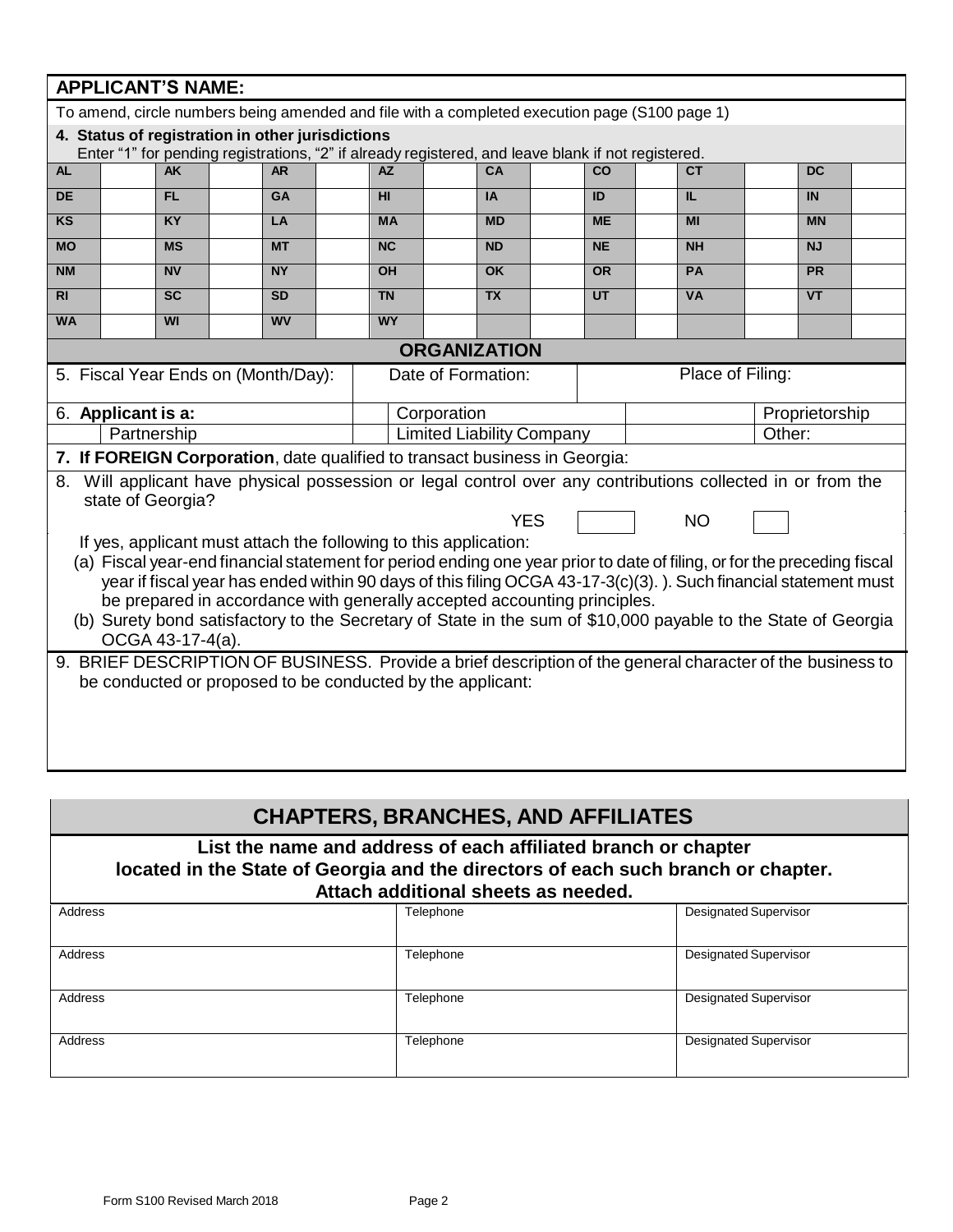# **BACKGROUND INFORMATION**

| NOTE: (1) For the purpose of the following questions the term "executive officer" means the chief executive officer, the president, the principal<br>financial officer, the principal operation officer, the treasurer or any other person performing similar functions.                                                                                                                                                                                                                                               |            |           |
|------------------------------------------------------------------------------------------------------------------------------------------------------------------------------------------------------------------------------------------------------------------------------------------------------------------------------------------------------------------------------------------------------------------------------------------------------------------------------------------------------------------------|------------|-----------|
| (2) All YES answers to questions must be fully explained on page 4 of the application (attach additional sheets as needed) and you must complete<br>Page 6 for a background investigation.                                                                                                                                                                                                                                                                                                                             |            |           |
|                                                                                                                                                                                                                                                                                                                                                                                                                                                                                                                        | <b>YES</b> | <b>NO</b> |
| 10. In the past ten years has the applicant, executive officer, or control person been convicted of or pled guilty or<br>nolo contendere (no contest) to a felony or misdemeanor which:<br>(a) Involves the solicitation or acceptance of charitable contributions or the making of a false oath, the making of<br>a false report, bribery, perjury, burglary, or conspiracy to commit any of the foregoing offenses?<br>(b) Arises out of the conduct of solicitation of contributions for a charitable organization? |            |           |
| (c) Involves the larceny, theft, robbery, extortion, forgery, counterfeiting, fraudulent concealment, embezzlement,<br>fraudulent conversion, or misappropriation of funds?<br>(d) Involves murder or rape?                                                                                                                                                                                                                                                                                                            |            |           |
| (e) Involves assault or battery if such person proposes to be engaged in counseling, advising, housing, or<br>sheltering individuals? Or                                                                                                                                                                                                                                                                                                                                                                               |            |           |
| Pled guilty or nolo contendere (no contest) to any other felony offense?<br>(f)                                                                                                                                                                                                                                                                                                                                                                                                                                        |            |           |
| 11. Has any court:<br>(a) in the past ten years enjoined the applicant or a executive officer in connection with any aspect of the<br>fundraising business?                                                                                                                                                                                                                                                                                                                                                            |            |           |
| (b) ever found that the applicant or executive officer was involved in a violation of any state or federal law<br>regarding fundraising or any other deceptive practice?                                                                                                                                                                                                                                                                                                                                               |            |           |
| 12. Has any local, state or federal government agency:<br>ever found the applicant or executive officer to have made a false statement or omission or been dishonest,<br>(a)<br>unfair or unethical?                                                                                                                                                                                                                                                                                                                   |            |           |
| ever found the applicant or executive officer to have been involved in a violation of a fundraising law?<br>(b)                                                                                                                                                                                                                                                                                                                                                                                                        |            |           |
| ever found the applicant or executive officer to have been a cause of any fundraising organization having its<br>(C)<br>authorization to do business denied, suspended, revoked or restricted?                                                                                                                                                                                                                                                                                                                         |            |           |
| in the past ten years entered an order against the applicant or a executive officer in connection with any<br>(d)<br>fundraising statute or deceptive practices?                                                                                                                                                                                                                                                                                                                                                       |            |           |
| ever denied, suspended, or revoked the applicant's or a executive officer's registration or license, prevented<br>(e)<br>it from association with a fundraising organization, or otherwise disciplined it by restricting its activities?                                                                                                                                                                                                                                                                               |            |           |
| ever revoked or suspended the applicant's or a executive officer's license as an attorney or accountant?<br>(f)                                                                                                                                                                                                                                                                                                                                                                                                        |            |           |
| 13. Is the applicant or executive officer now the subject of any proceeding that could result in a yes answer to<br>any question contained herein?                                                                                                                                                                                                                                                                                                                                                                     |            |           |
| 14. Does the applicant have any unsatisfied judgments or liens against it or has it filed for any type bankruptcy?                                                                                                                                                                                                                                                                                                                                                                                                     |            |           |

| <b>ACKNOWLEDGEMENTS</b>                                                                                                                                                                                                                                                                                                                                                                                                                                                                 |
|-----------------------------------------------------------------------------------------------------------------------------------------------------------------------------------------------------------------------------------------------------------------------------------------------------------------------------------------------------------------------------------------------------------------------------------------------------------------------------------------|
| By submitting this application, the applicant acknowledges the following statutory requirements:                                                                                                                                                                                                                                                                                                                                                                                        |
| (a) SOLICITATION CONTRACT REQUIRED. [OCGA 43-17-3(e)(1)] There must be a written contract between the paid solicitor and<br>each charitable organization on whose behalf solicitations are conducted.                                                                                                                                                                                                                                                                                   |
| SOLICITATION NOTICE. [OCGA 43-17-3(f)] A solicitation notice and a copy of each solicitation contract must be filed with the<br>(b)<br>Secretary of State prior to the commencement of each solicitation campaign.                                                                                                                                                                                                                                                                      |
| POINT OF SOLICITATION DISCLOSURE. [OCGA 43-17-8] Each employee, agent, independent contractor or representative of the<br>(C)<br>paid solicitor must provide at the point of solicitation the name and location of the paid solicitor, the name and location of the<br>charitable organization for which the solicitation is being made, and a statement that a full and fair description of the charitable<br>program and a financial statement or summary are available upon request. |
| ACCOUNTING TO CHARITABLE ORGANIZATION. [OCGA 43-17-3(g)] Within 90 days after a solicitation campaign has been<br>(d)<br>completed, and on the anniversary of the commencement of a solicitation campaign lasting more than one year, the paid solicitor<br>shall account in writing to the charitable organization, and the Secretary of State, for all contributions and expenses paid.                                                                                               |
| COLLECTIONS AND DEPOSITS. [OCGA 43-17-3(h)] Each monetary contribution received by the applicant shall, in its entirety<br>(e)<br>and within three (3) business days of its receipt, be deposited in an account at a federally insured financial institution. Such<br>account shall be in the name and under the sole control of the charitable organization.                                                                                                                           |
| EXPIRATION. [OCGA 43-17-3(c)(6)] Registration for a paid solicitor, if granted, expires on December 31 of the year issued, and if<br>(f)<br>not renewed shall terminate without further notice to the applicant.                                                                                                                                                                                                                                                                        |
| COMMERCIAL COVENTURERS. [OCGA 43-17-6] Any charitable sales promotion in conjunction with a commercial coventurer<br>(g)<br>must be initiated only after a written contract that complies with the Code is entered into between the charitable organization and<br>the commercial coventurer.                                                                                                                                                                                           |
| (b) AMENIDMENTS TO PECISTRATION [OCCA 42.47.2(c)(7)] Pogistration must be surrent and up to date at all times and must be                                                                                                                                                                                                                                                                                                                                                               |

<sup>(</sup>h) AMENDMENTS TO REGISTRATION. [OCGA 43-17-3(c)(7)] Registration must be current and up to date at all times and must be amended within 30 days to reflect any material changes in operations of the paid solicitor.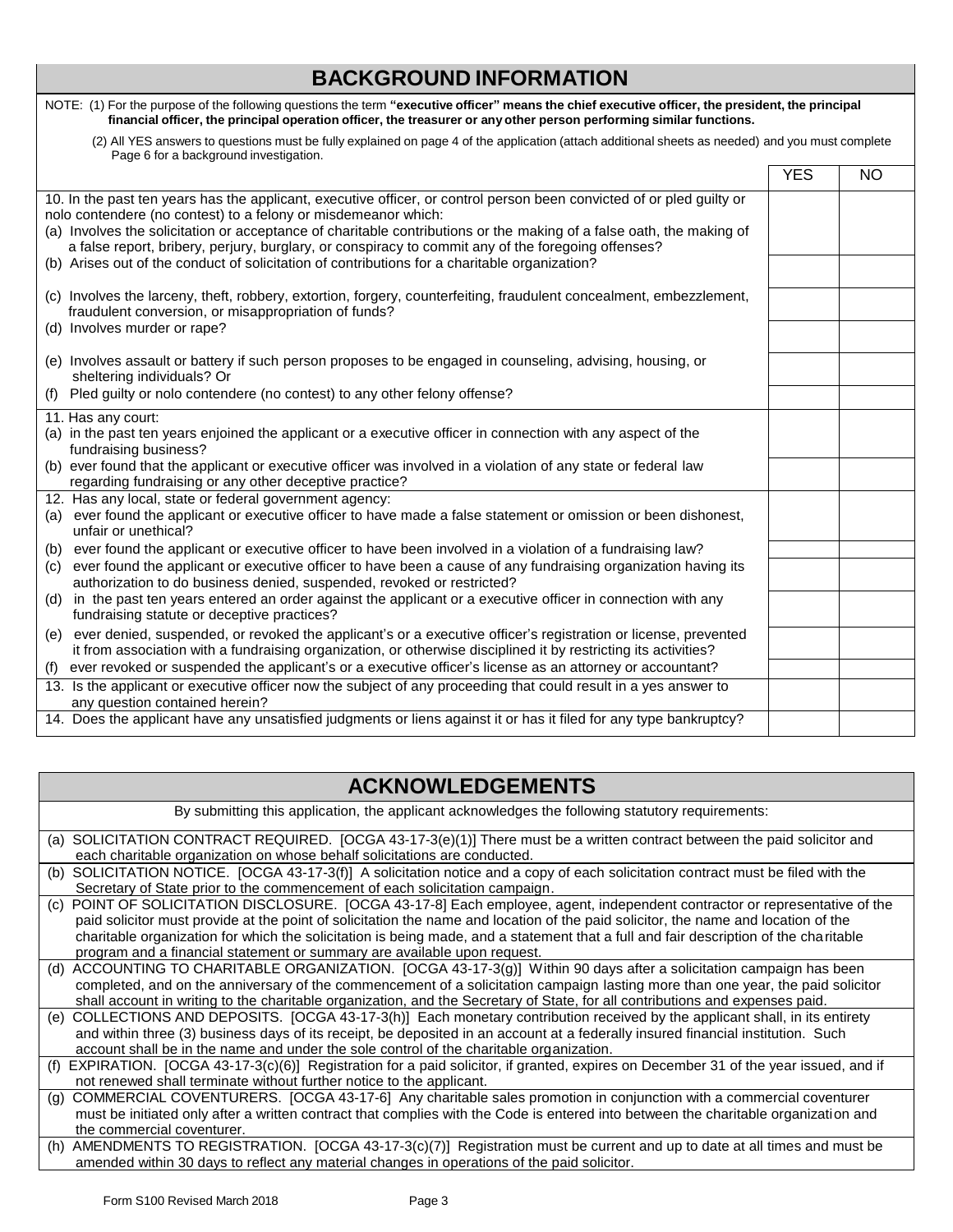(i) RECORDS. [OCGA 43-17-3(i)(1)] Solicitation campaign records must be prepared and maintained for no less than three years and be available for inspection by representatives of the Secretary of State.

(j) MISAPPROPRIATION OF FUNDS AND FRAUDULENT CONDUCT. [OCGA 43-17-12] The Georgia Charitable Solicitations Act of 1988 establishes that it is a felony to engage in fraudulent conduct or to misappropriate, convert or illegally withhold contributions collected pursuant to the Act.

# **EXPLANATION TO APPLICATION QUESTIONS**

This section must be used to explain any **YES** answers on the previous pages. It may also be used to explain the answers to any other questions on the application. Attach additional sheets as needed.

Explanation: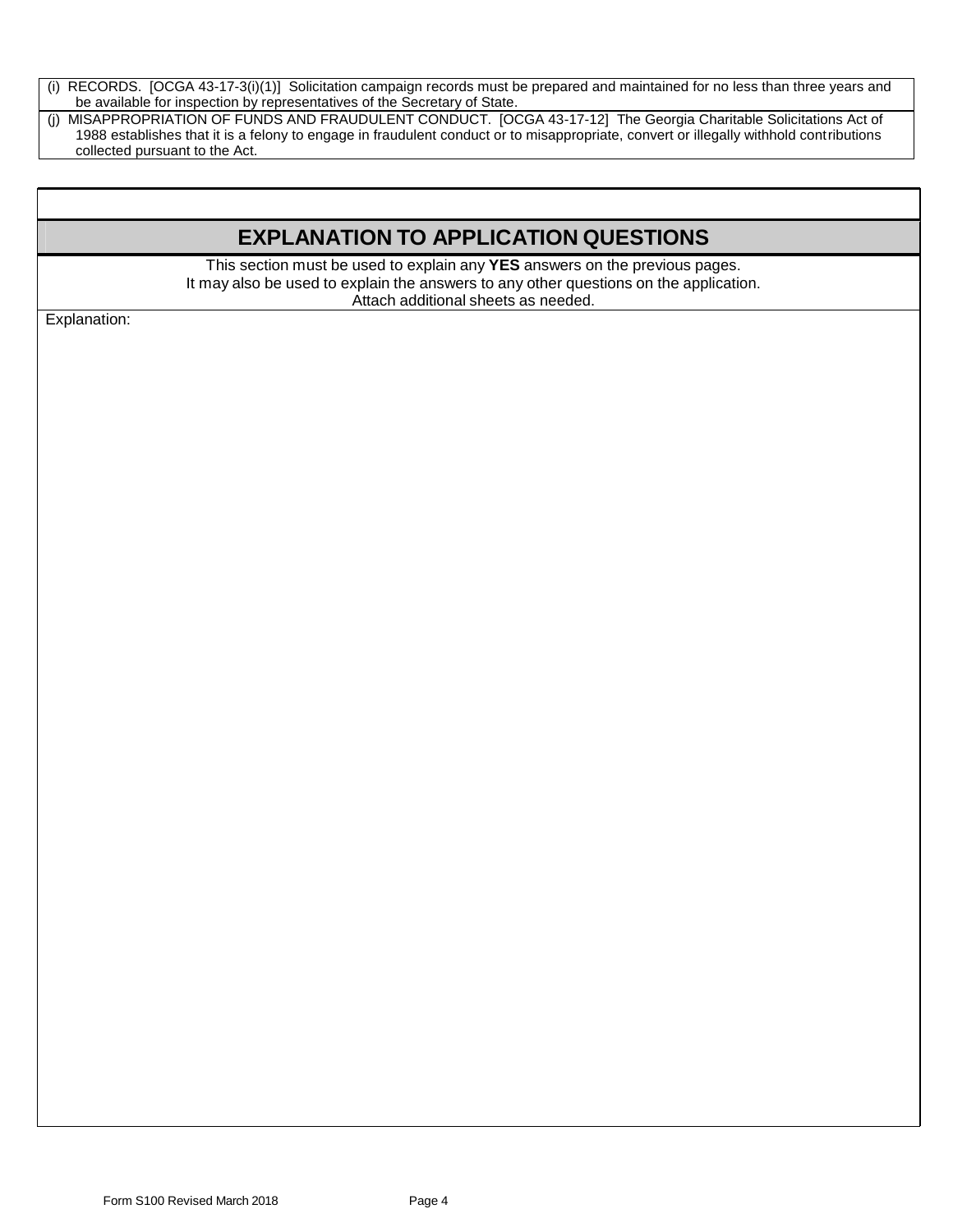| <b>APPLICANT'S NAME:</b>                                                                                                                                                                                                                                                                                                                                                                                                                                                                                                                               |                                 |                                |                                                                                                                       |  |  |
|--------------------------------------------------------------------------------------------------------------------------------------------------------------------------------------------------------------------------------------------------------------------------------------------------------------------------------------------------------------------------------------------------------------------------------------------------------------------------------------------------------------------------------------------------------|---------------------------------|--------------------------------|-----------------------------------------------------------------------------------------------------------------------|--|--|
| <b>CONTROL PERSONS</b>                                                                                                                                                                                                                                                                                                                                                                                                                                                                                                                                 |                                 |                                |                                                                                                                       |  |  |
| The applicant must provide the following information for <b>each person</b> who directly or indirectly, has the power to direct<br>or cause the direction of the management and policies of the applicant whether through the authority of voting<br>securities, by contract or otherwise. The term control person includes, but is not limited to, each general partner,<br>limited partner, director, affiliate or executive officer or person holding similar position.<br>Make additional copies of this form as needed.<br>(Please type or print) |                                 |                                |                                                                                                                       |  |  |
| Name:                                                                                                                                                                                                                                                                                                                                                                                                                                                                                                                                                  | Title:                          |                                |                                                                                                                       |  |  |
| Address:                                                                                                                                                                                                                                                                                                                                                                                                                                                                                                                                               |                                 |                                |                                                                                                                       |  |  |
| City:                                                                                                                                                                                                                                                                                                                                                                                                                                                                                                                                                  |                                 | State:                         | Zip Code:                                                                                                             |  |  |
| Date of Birth:                                                                                                                                                                                                                                                                                                                                                                                                                                                                                                                                         |                                 | <b>Social Security Number:</b> |                                                                                                                       |  |  |
| beginning with the most recent employment.<br>Attach separate sheets if needed.                                                                                                                                                                                                                                                                                                                                                                                                                                                                        |                                 |                                |                                                                                                                       |  |  |
| All persons who have custody of charitable donations must submit to a criminal background check.<br>By signing this form the person named above authorizes the Secretary of State to conduct a criminal history<br>check pursuant to the paid solicitor's registration in the State of Georgia.                                                                                                                                                                                                                                                        |                                 |                                |                                                                                                                       |  |  |
| Signature of Control Person                                                                                                                                                                                                                                                                                                                                                                                                                                                                                                                            |                                 |                                |                                                                                                                       |  |  |
|                                                                                                                                                                                                                                                                                                                                                                                                                                                                                                                                                        | This __________________________ |                                |                                                                                                                       |  |  |
| <b>Official Witness (Notary)</b>                                                                                                                                                                                                                                                                                                                                                                                                                                                                                                                       | Signature                       |                                | <u> 1989 - Johann Barn, mars ann an t-Amhair an t-Amhair an t-Amhair an t-Amhair an t-Amhair an t-Amhair an t-Amh</u> |  |  |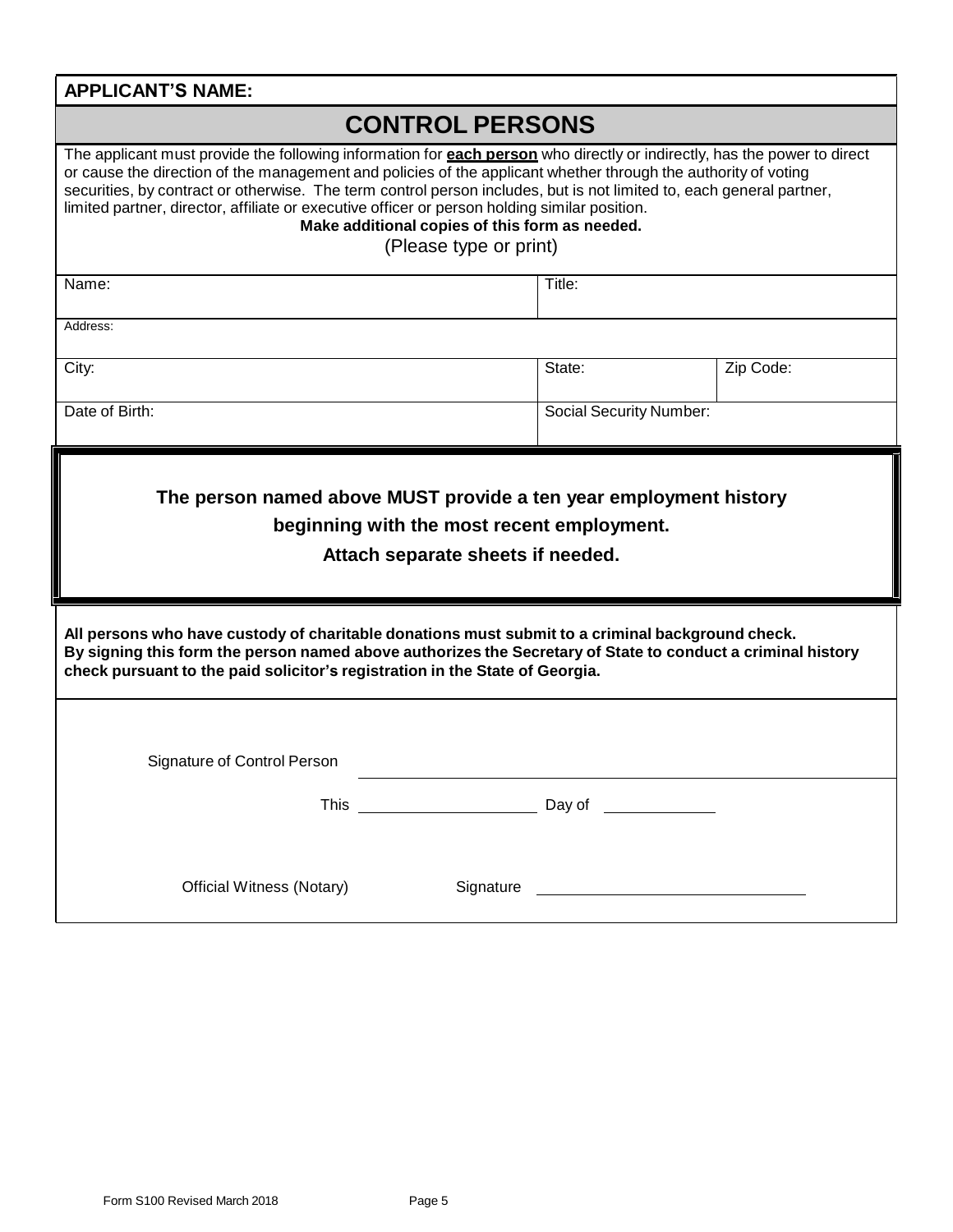# **Georgia Bureau of Investigation Georgia Crime Information Center**

# **Consent Form**

I hereby authorize the Office of Secretary of State - Charities Division to receive any Georgia criminal history record information pertaining to me which may be in the files of any state or local criminal justice agency in Georgia.

| Full Name (print) |      |                                                                                                                                                             |                                                                                                                                                                                                                    |
|-------------------|------|-------------------------------------------------------------------------------------------------------------------------------------------------------------|--------------------------------------------------------------------------------------------------------------------------------------------------------------------------------------------------------------------|
| <b>Address</b>    |      |                                                                                                                                                             |                                                                                                                                                                                                                    |
| Sex               | Race | Date of Birth                                                                                                                                               | <b>Social Security Number</b>                                                                                                                                                                                      |
|                   |      |                                                                                                                                                             | By signing this form, I acknowledge that I have been informed of the Non-Criminal Justice Applicant's<br>Privacy Rights and the Privacy Act Statement (Title 28 United States Code § 534). [See Attachments A & B] |
| Signature         |      |                                                                                                                                                             |                                                                                                                                                                                                                    |
| Date              |      |                                                                                                                                                             |                                                                                                                                                                                                                    |
|                   |      | Special employment provisions (check if applicable):                                                                                                        |                                                                                                                                                                                                                    |
|                   |      | $\Box$ Employment with mentally disabled (Purpose code 'M')<br>Employment with elder care (Purpose code 'N')<br>Employment with children (Purpose code 'W') |                                                                                                                                                                                                                    |
|                   |      | Employment with criminal justice agency - civilian (Purpose code 'J')                                                                                       | Employment with criminal justice agency - P.O.S.T. certified (Purpose code 'Z')                                                                                                                                    |
|                   |      | ONE OF THE FOLLOWING MUST BE CHECKED:                                                                                                                       |                                                                                                                                                                                                                    |
|                   |      |                                                                                                                                                             | $\Box$ This authorization is valid for 90/180/ $\Box$ (circle one) days from date of signature.                                                                                                                    |
|                   |      |                                                                                                                                                             | give consent to the above named to<br>perform periodic criminal history background checks for the duration of my employment with this company.                                                                     |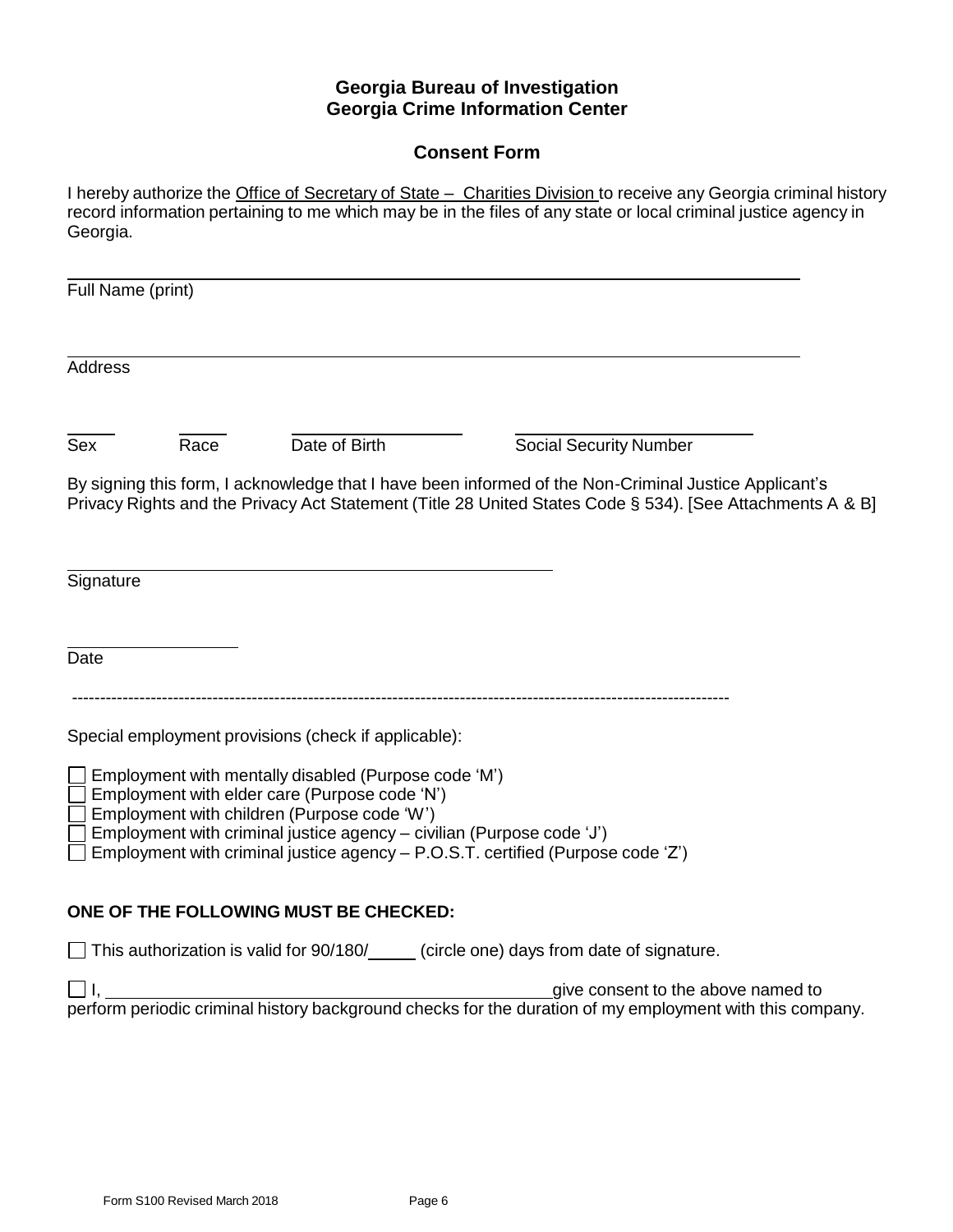#### **AFFIDAVIT OF APPLICANT**

I certify and declare that I am of good moral character and that all information contained in this application is true and correct, to the best of my knowledge. I understand that any willful omission or falsification of pertinent information required in the application is justification for the denial, suspension, or revocation of my registration by the Commission. I further swear and affirm that I have read and understand the current state laws and rules and regulations of the Georgia Paid Solicitor RegulatoryCommission and I agree to abide by these laws and rules, as amended from time to time.

By signing this application, electronically or otherwise, I hereby swear and affirm one of the following to be true and accurate pursuant to O.C.G.A. § 50-36-1:

1) I am a United States citizen 18 years of age or older. Please submit a copy of your current Secure and Verifiable Document(s) such as driver's license, passport, or document as indicated on pages 7  $\&$  8 of this application.

2) I am not a United States citizen, but I am a legal permanent resident of the United States 18 years of age or older, or I am a qualified alien or non-immigrant under the Federal Immigration and Nationality Act 18 years of age or older with an alien number issued by the Department of Homeland Security or other federal immigration agency. Please submit a copy of your current immigration document(s) which includes either your Alien number or your I-94 number and, if needed, SEVIS number.

I also understand that if I have made a false statement on the application, or if I am found to have been convicted of a felony and have not had all of my civil rights restored pursuant to the law, **the Commission may suspend my registration without a prior hearing.** I shall be entitled to a hearing after the suspension of my registration.

I understand that I must maintain the records required by the Commission, and I shall make the records available for inspection by the Georgia Paid Solicitor Regulatory Commission, or its authorized representative, at any time during normal business hours.

In making the above attestation, I understand that any failure to make full and accurate disclosures may result in disciplinary action by the Georgia Paid Solicitor RegulatoryCommission and/or criminal prosecution.

Signature of Applicant Date

Print Applicant's Name

Personally appeared before me, the undersigned official authorized to administer oaths, comes

who deposes and swears that he/she is the person who executed this

(Applicant's Name)

application for a license by examination for Paid Solicitor in the State of Georgia; and that all of the statements

herein contained are true to the best of his/her knowledge and belief.

Sworn to and subscribed before me this  $\_\_\_$  day of  $\_\_\_\_\_\_$ , 2

Notary Public Signature

County State

My Commission Expires

(seal)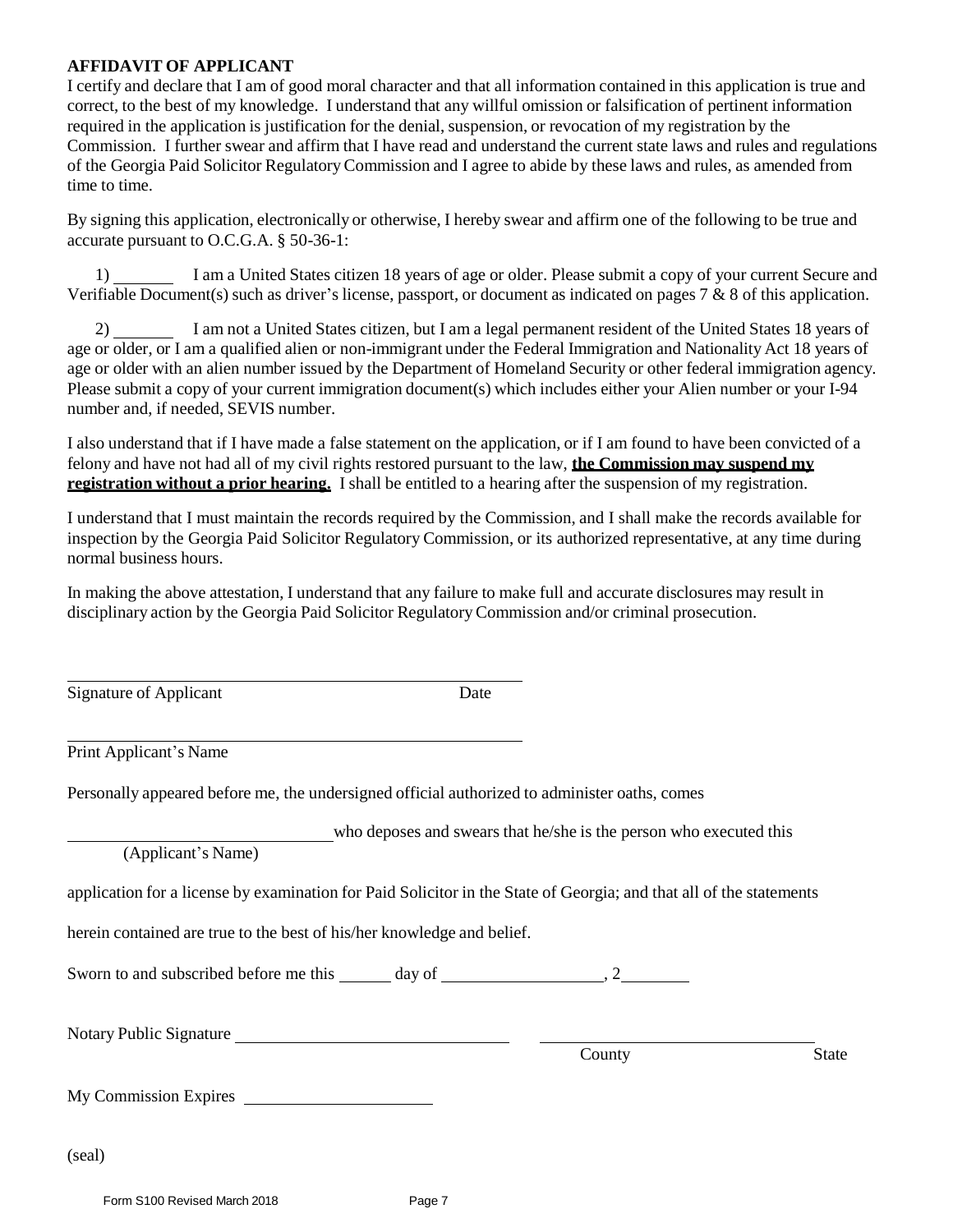## **APPLICANT: PLEASE CHECK THE FORM OF IDENTIFICATION BELOW THAT YOU POSSESS. RETURN THIS FORM ALONG WITH A COPY OF YOUR APPROPRIATE DOCUMENTATION.**

#### **Name**

Secure and Verifiable Documents Under O.C.G.A. § 50-36-2 Issued August 1, 2011 by the Office of the Attorney General, Georgia

The Illegal Immigration Reform and Enforcement Act of 2011 ("IIREA") provides that "[n]ot later than August 1, 2011, the Attorney General shall provide and make public on the Department of Law's website a list of acceptable secure and verifiable documents. The list shall be reviewed and updated annually by the Attorney General." O.C.G.A. § 50-36-2(f). The Attorney General may modify this list on a more frequent basis, if necessary.

The following list of secure and verifiable documents, published under the authority of O.C.G.A. § 50-36-2, contains documents that are verifiable for identification purposes, and documents on this list may not necessarily be indicative of residency or immigration status.

A United States passport or passport card [O.C.G.A. § 50-36-2(b)(3); 8 CFR § 274a.2]

A United States military identification card [O.C.G.A. § 50-36-2(b)(3); 8 CFR § 274a.2]

A driver's license issued by one of the United States, the District of Columbia, the Commonwealth of Puerto Rico, Guam, the Commonwealth of the Northern Marianas Islands, the United States Virgin Island, American Samoa, or the Swain Islands, provided that it contains a photograph of the bearer or lists sufficient identifying information regarding the bearer, such as name, date of birth, gender, height, eye color, and address to enable the identification of the bearer [O.C.G.A. § 50-36-2(b)(3); 8 CFR § 274a.2]

An identification card issued by one of the United States, the District of Columbia, the Commonwealth of Puerto Rico, Guam, the Commonwealth of the Northern Marianas Islands, the United States Virgin Island, American Samoa, or the Swain Islands, provided that it contains a photograph of the bearer or lists sufficient identifying information regarding the bearer, such as name, date of birth, gender, height, eye color, and address to enable the identification of the bearer [O.C.G.A.  $\S$  50-36-2(b)(3); 8 CFR  $\S$  274a.2]

A tribal identification card of a federally recognized Native American tribe, provided that it contains a photograph of the bearer or lists sufficient identifying information regarding the bearer, such as name, date of birth, gender, height, eye color, and address to enable the identification of the bearer. A listing of federally recognized Native American tribes may be found at: <http://www.bia.gov/WhoWeAre/BIA/OIS/TribalGovernmentServices/TribalDirectory/index.htm> [O.C.G.A. § 50-36-2(b)(3); 8 CFR § 274a.2]

- A United States Permanent Resident Card or Alien Registration Receipt Card [O.C.G.A. § 50-36-2(b)(3); 8 CFR § 274a.2]
	- An Employment Authorization Document that contains a photograph of the bearer [O.C.G.A. § 50-36-2(b)(3); 8 CFR § 274a.2]

A passport issued by a foreign government [O.C.G.A. § 50-36-2(b)(3); 8 CFR § 274a.2]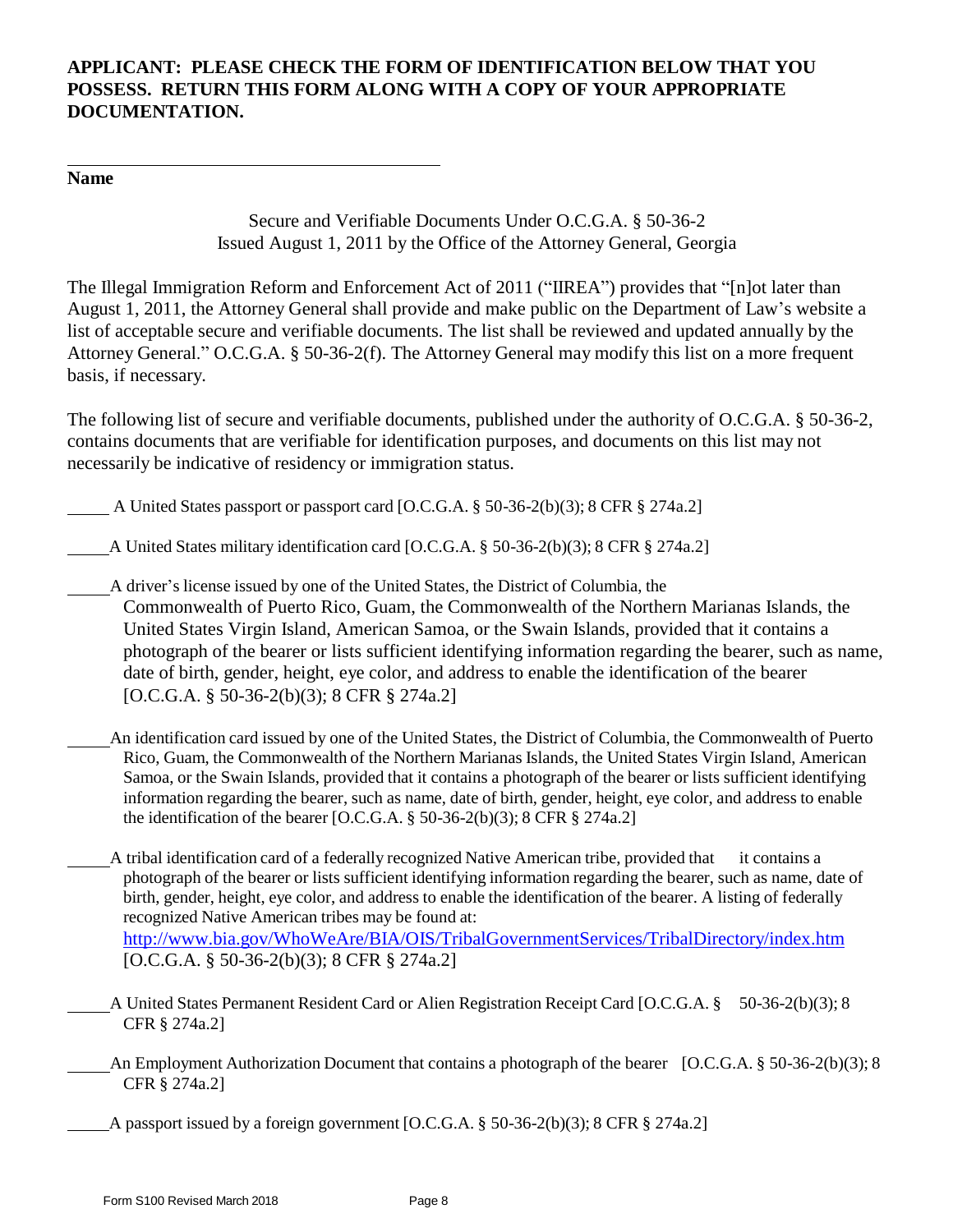- A Merchant Mariner Document or Merchant Mariner Credential issued by the United States Coast Guard [O.C.G.A. § 50-36-2(b)(3); 8 CFR § 274a.2]
- A Free and Secure Trade (FAST) card [O.C.G.A. § 50-36-2(b)(3); 22 CFR § 41.2]
- A NEXUS card [O.C.G.A. § 50-36-2(b)(3); 22 CFR § 41.2]
- A Secure Electronic Network for Travelers Rapid Inspection (SENTRI) card [O.C.G.A. §50-36-2(b)(3); 22 CFR § 41.2]

A driver's license issued by a Canadian government authority [O.C.G.A. § 50-36-2(b)(3); 8 CFR § 274a.2]

A Certificate of Citizenship issued by the United States Department of Citizenship and Immigration Services (USCIS) (Form N-560 or Form N-561) [O.C.G.A. § 50-36-2(b)(3); 6 CFR § 37.11]

A Certificate of Naturalization issued by the United States Department of Citizenship and Immigration Services (USCIS) (Form N-550 or Form N-570) [O.C.G.A. § 50-36-2(b)(3); 6 CFR § 37.11]

In addition to the documents listed herein, if, in administering a public benefit or program, an agency is required by federal law to accept a document or other form of identification for proof of or documentation of identity, that document or other form of identification will be deemed a secure and verifiable document solely for that particular program or administration of that particular public benefit. [O.C.G.A. § secure and 50-36-2(c)]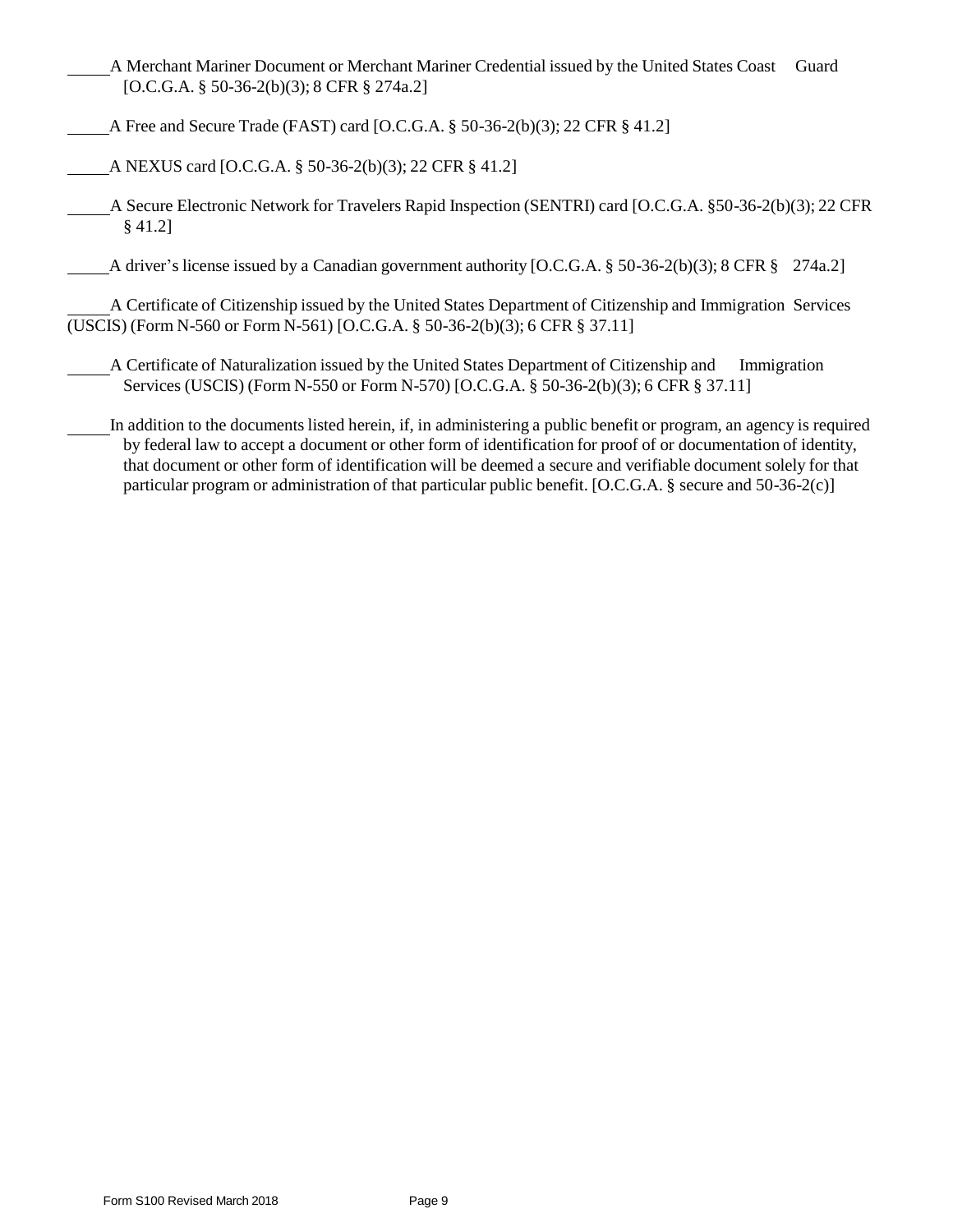### **PLEASE RETAIN THIS FOR YOUR RECORDS**

#### Attachment A

#### **NON-CRIMINAL JUSTICE APPLICANT'S PRIVACY RIGHTS**

As an applicant that is the subject of a Georgia only or a Georgia and Federal Bureau of Investigation (FBI) national fingerprint/biometric-based criminal history record check for a noncriminal justice purpose (such as an application for a job or license, immigration or naturalization, security clearance, or adoption), you have certain rights which are discussed below.

- You must be provided written notification that your fingerprints/biometrics will be used to check the criminal history records maintained by the Georgia Crime Information Center (GCIC) and the FBI, when a federal record check is so authorized.
- If your fingerprints/biometrics are used to conduct a FBI national criminal history check, you are provided a copy of the Privacy Act Statement that would normally appear on the FBI fingerprint card.
- If you have a criminal history record, the agency making a determination of your suitability for the job, license, or other benefit must provide you the opportunity to complete or challenge the accuracy of the information in the record.
- The agency must advise you of the procedures for changing, correcting, or updating your criminal history record as set forth in Title 28, Code of Federal Regulations (CFR), Section 16.34.
- If you have a Georgia or FBI criminal history record, you should be afforded a reasonable amount of time to correct or complete the record (or decline to do so) before the agency denies you the job, license or other benefit based on information in the criminal history record.
- In the event an adverse employment or licensing decision is made, you must be informed of all information pertinent to that decision to include the contents of the record and the effect the record had upon the decision. Failure to provide all such information to the person subject to the adverse decision shall be a misdemeanor  $[O.C.G.A. \S 35-3-34(b)$  and  $\S 35 3-35(b)$ ].

You have the right to expect the agency receiving the results of the criminal history record check will use it only for authorized purposes and will not retain or disseminate it in violation of state and/or federal statute, regulation or executive order, or rule, procedure or standard established by the National Crime Prevention and Privacy Compact Council.

If the employment/licensing agency policy permits, the agency may provide you with a copy of your Georgia or FBI criminal history record for review and possible challenge. If agency policy does not permit it to provide you a copy of the record, information regarding how to obtain a copy of your Georgia, FBI or other state criminal history may be obtained at the GBI website [\(http://gbi](http://gbi/) .georgia.gov/ obtaining-criminal-history-record- information).

If you decide to challenge the accuracy or completeness of your Georgia or FBI criminal history record, you should send your challenge to the agency that contributed the questioned information. Alternatively, you may send your challenge directly to GCIC provided the disputed arrest occurred in Georgia. Instructions to dispute the accuracy of your criminal history can be obtained at the GBI websit[e](http://gbi.georgia.gov/obtaining-criminal-history-record-information) [\(http://gbi.georgia.gov/obtaining-criminal-history-record-information\)](http://gbi.georgia.gov/obtaining-criminal-history-record-information).